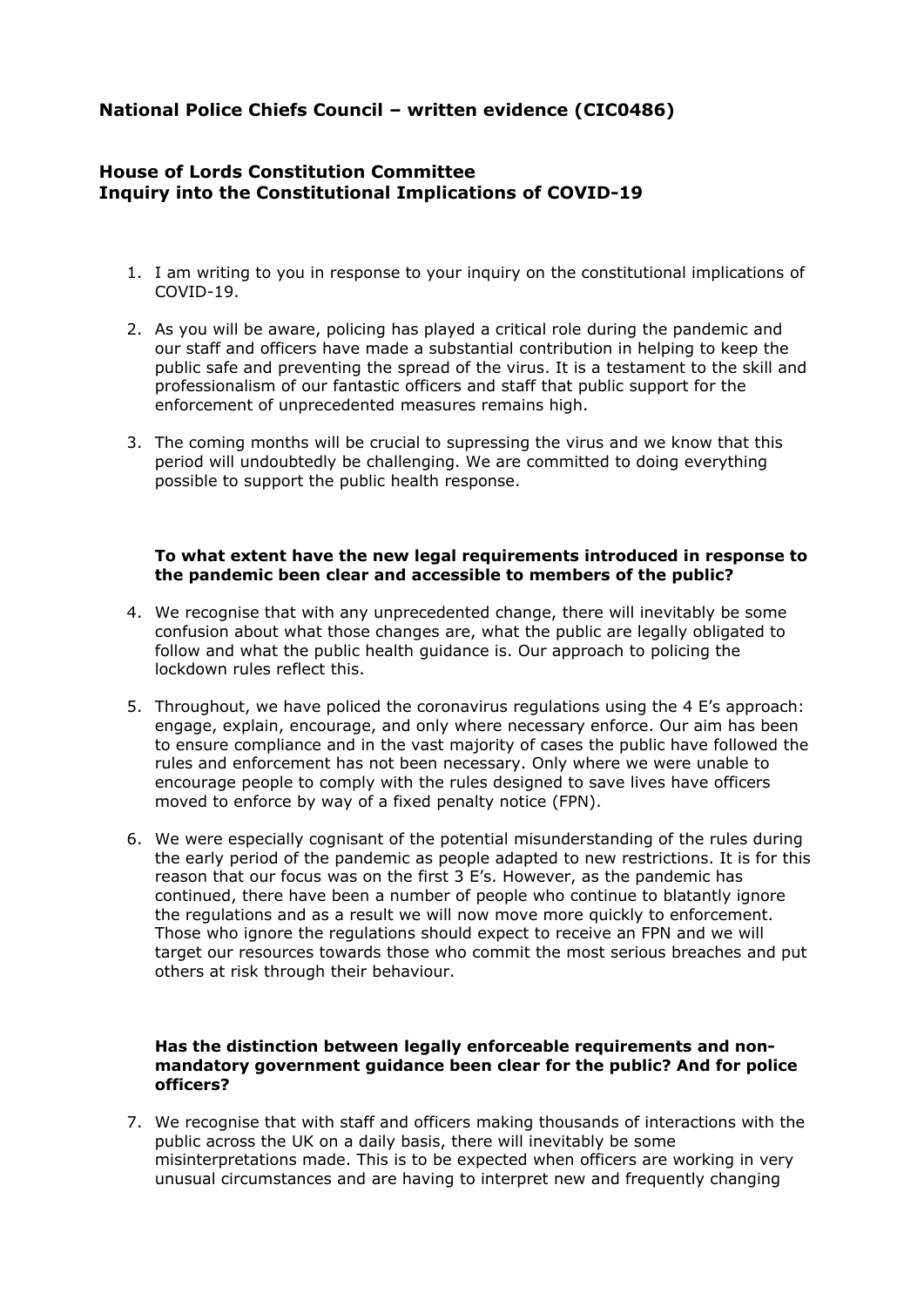legislation and guidance. However, the most important thing is that where these are made, they are recognised and that action is taken to learn from them and address them.

- 8. The vast majority of interactions between our officers and staff and the public are positive and the small number of misinterpretations that are made should not be seen as reflective of the day to day engagement that officers have when policing the pandemic. In the overwhelming majority of cases, interactions see the public comply with the rules and no enforcement action becomes necessary.
- 9. Additionally, we continue to update the joint NPCC and College of Policing guidance on a regular basis to ensure that officers have the best possible information when interacting with the public over potential breaches. This guidance clearly sets out what is enforceable and what is not and is available publicly on the College of Policing website.

#### **What challenges does the rapid announcement of changes to the law pose to the police? Have police forces had enough notice to prepare and plan for their enforcement? Has the amount of notice police forces receive of changes to the law improved over the course of the pandemic?**

- 10. Inevitably as there are changes in legislation, it will require time to fully embed these changes and ensure that they are understood thoroughly. This can be seen in the spike in the number of calls received by police control rooms from the public trying to understand what these changes mean for them each time the regulations change.
- 11. When these changes occur, we often find ourselves working in a time-sensitive environment, attempting to provide guidance to officers in a very short space of time. While we have close links with officials, as government are often working to similar time constraints this has meant that on some occasions it has been difficult to get the guidance out to officers ahead of those regulations taking effect. While officers will engage with the public and encourage compliance, in such circumstances, we cannot expect officers to enforce the changes to regulations until that guidance has been drafted, thoroughly checked legally, and then circulated to all forces and frontline staff.
- 12. More recent changes to Tiers have also meant that the guidance we issue to staff has been far more complex, and this requires considerable time and effort to translate into clear guidance for staff. But this process can only begin when we have a set of final draft regulations, which have on occasions been received just an hour or two before they became effective.
- 13. Our experience working with colleagues in the Home Office has been excellent throughout the pandemic and has only improved as the pandemic has continued, however, the challenge for policing comes from the ability to be involved at an earlier stage at the source of the regulations within government.

#### **How are police officers on the front line advised of changes to coronavirus restrictions? How is guidance for officers prepared and disseminated?**

14. Each police force has a dedicated single point of contact (SPOC) on COVID-19 who is responsible for ensuring internal distribution of changes to guidance. Once the guidance has been updated it is distributed to these SPOCs by Operation Talla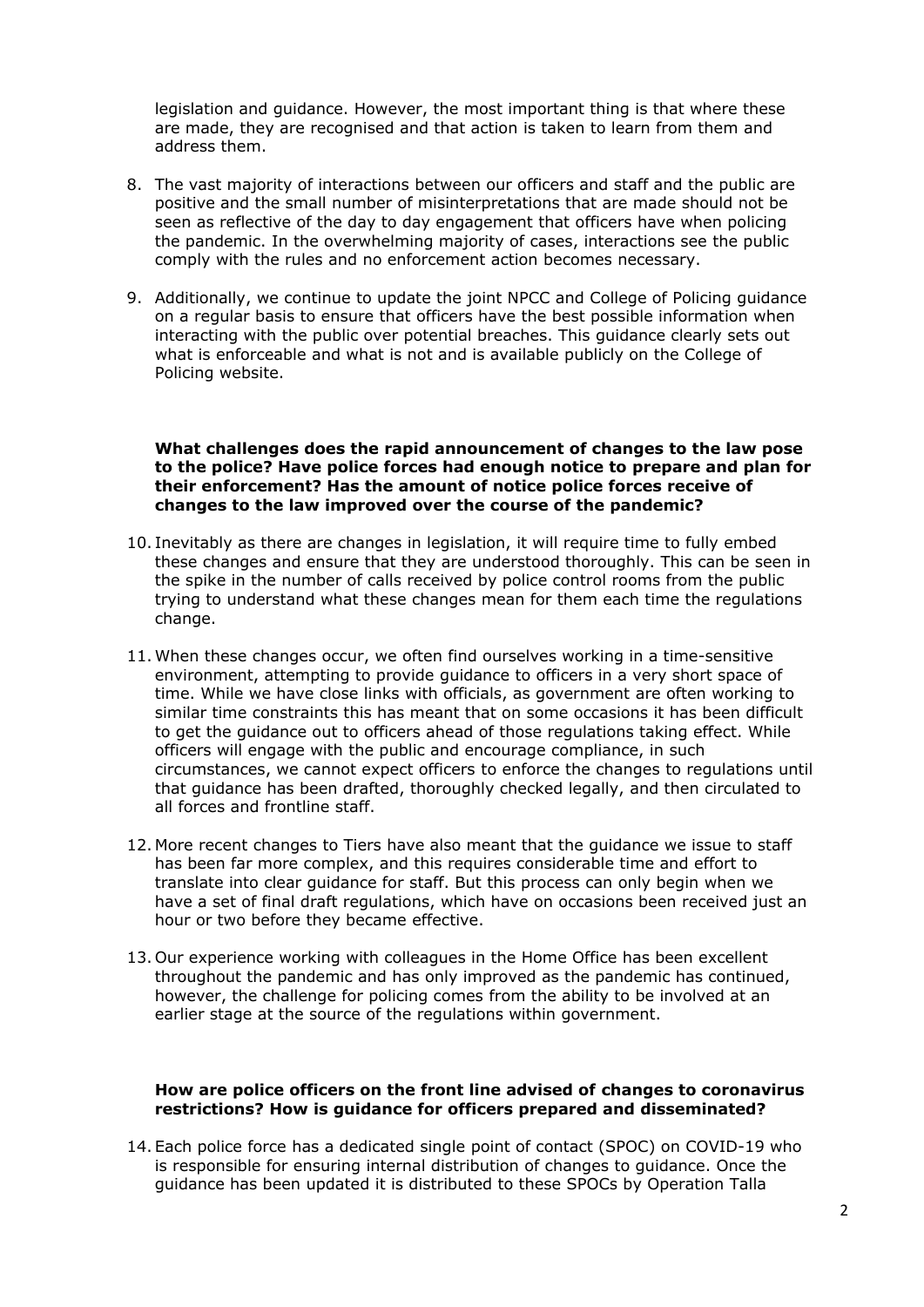(henceforth Op Talla), the team responsible for the national policing response to the pandemic, as well as directly to 24/7 Force Control Rooms. Chief Officers, police force communications teams and relevant stakeholders are additionally notified of these changes. The guidance is also published on the College of Policing website.

15.All NPCC/Op Talla and College of Policing guidance has to be drafted and approved by College of Policing legal, Home Office legal and Op Talla legal to ensure that the guidance and information available to all forces (including non-Home Office forces) is sufficient for the interpretation of the regulations and legislation by officers and staff.

#### **What has been the effect of legal divergence within England for the clarity and ease of enforcement of the new measures?**

- 16. Divergence between areas in England has at times led to some difficulty for policing. While early on in the pandemic the regulations were fairly clear, with the initial introduction of the tier system and local variations of those tiers, the subsequent messaging may have introduced additional confusion for the public over what was allowed under the regulations.
- 17. The guidance provided to officers goes through a stringent legal process before being distributed, however there were still challenges in ensuring that frontline officers understood not only the regulations in their area, but those from neighbouring and other areas. This was necessary in circumstances where they are engaging with someone from a different area where restrictions apply differently. This not only applied to areas with different tier restrictions in England, but also across the Welsh and Scottish borders.
- 18. The simplifying of the tier system made enforcement more straightforward, and the national restrictions now in place make enforcement simpler still.

#### **Is there anything else that the government should be doing differently, going forward, in terms of notifying the police and the public at large of the new measures and ensuring they are clearly understood?**

- 19. We have regular conversations with government on what could be done to improve how we ensure compliance with the rules. Alongside further involvement at an earlier stage of development of new regulations, we have encouraged the government to simplify messaging to help the public understand the rules more easily and for officers to more easily engage with them in ensuring compliance.
- 20. We have a good relationship with the Home Office and have engaged closely on strategic issues, as well as on operational guidance and supporting materials. We regularly engage with other departments including the Department of Health and Social Care.

#### **What factors led to wrongful arrests and charges under the coronavirus legislation and how might these have been avoided?**

21. The unprecedented circumstances in which officers were presented with new powers within days of them being announced can lead to some confusion and